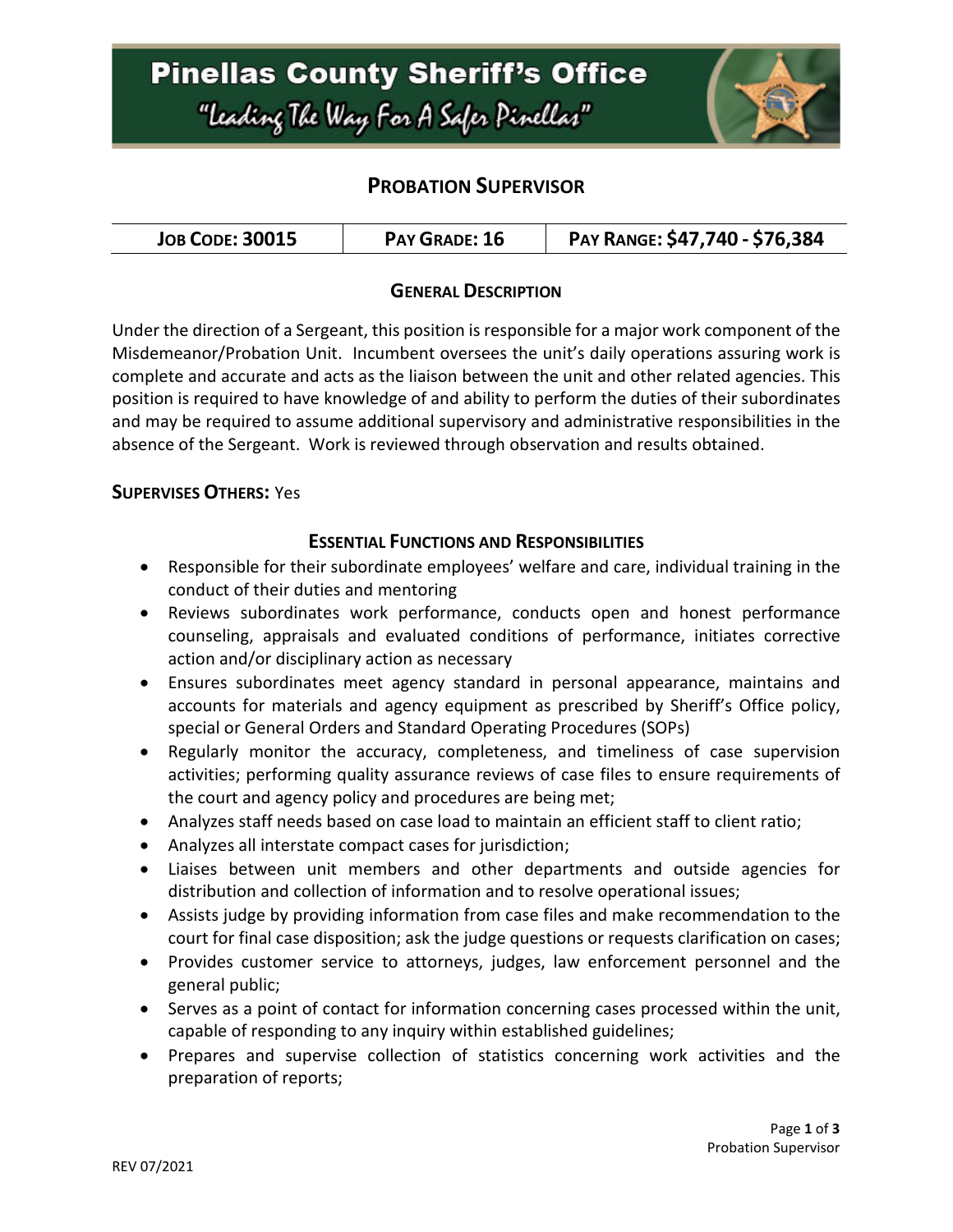# **Pinellas County Sheriff's Office** "Leading The Way For A Safer Pinellar"



- Performs administrative staff work for supervisor;
- Assists in staff tasks as necessary; may be required to fill-in for another court representative;
- Participates in Sheriff's Office recruitment and community relations activities as directed.

Regular and reliable attendance is required as an essential function of the position.

This position is considered essential and, in the event of an emergency or natural disaster, will be required to report to work.

This list is not intended to be all-inclusive and you may not be responsible for every item listed. The employer reserves the right to assign additional functions and responsibilities as necessary.

### **QUALIFICATIONS**

- Graduation from an accredited college or university with a Bachelor's Degree in Sociology, Psychology, Criminal Justice, or related field AND four (4) years' related experience AND two (2) years' supervisory experience OR
- Equivalent combination of education and experience
- Must possess a valid Florida driver's license
- Consideration for this position requires a credit check

#### **KNOWLEDGE, SKILLS, AND ABILITIES**

- Thorough knowledge of criminal justice principles and practices
- Working knowledge of court procedures and legal terms in order to assist judges and instruct clients
- Ability to perform all the duties and responsibilities of subordinates
- Ability to plan, organize, and supervise the work of subordinates in a manner conducive to full performance and high morale
- Ability to interpret information, process data and provide observations and recommendations regarding probation conditions and/or termination of probation
- Ability to effectively interact and communicate with a wide range of people
- Ability to maintain a high level of confidentiality
- Knowledge and skills in the use of related software for use in word processing and data entry
- Time management and organizational skills
- Ability to perform all functions of the job classification without posing a direct threat to the health or safety of other individuals in the workplace